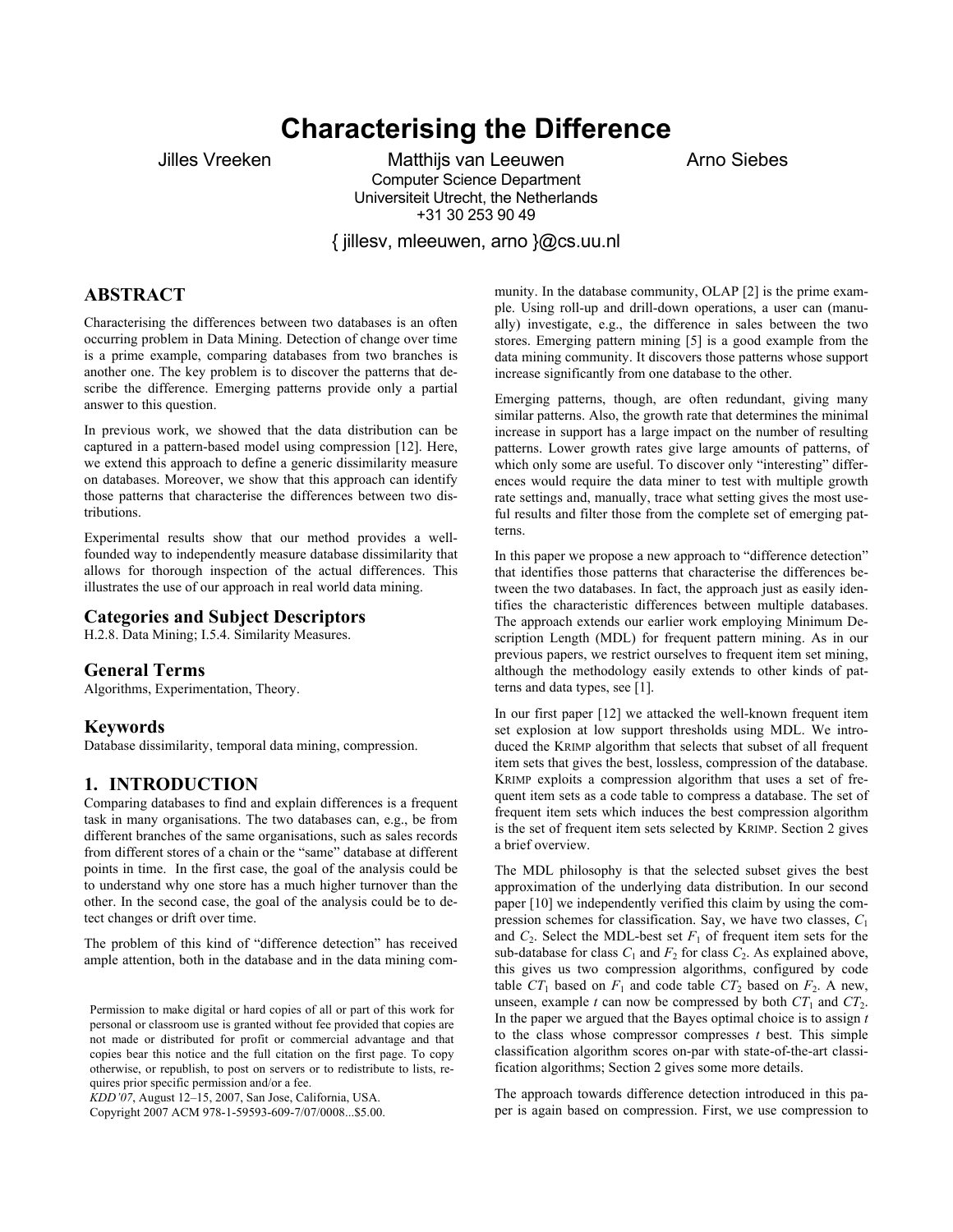

**Figure 1. Finding the right code table with KRIMP. From a set of candidates, MDL picks those patterns that compress the database best.** 

define a dissimilarity measure on databases. Then we introduce three ways to characterise the differences between two (dis)similar databases.

Let  $db_1$  and  $db_2$  be the two databases, with transactions concerning the same sets of items, of which we need to analyse the differences. In Section 3, we first consider the difference in compressed length for the transactions in  $db_1$  when compressed by the MDLcompression schemes. The MDL-principle as well as our results in classification imply that the compression scheme induced from  $db_2$  should in general do worse than the scheme induced from  $db_1$ . This is verified by some simple experiments.

Next, in Section 3.2, we aggregate these differences per transaction by summing over all transactions in  $db_1$  and normalising this sum by the optimal code length for  $db_1$ . This aggregation measures how different a database is from  $db_1$ . This is verified by experiments that show the correlation between this similarity measure and the confusion matrix of our classification algorithm briefly introduced above and in Section 2.

Finally, in Section 3.3, this simple measure is turned into a dissimilarity measure for any pair of databases by taking the maximum of how different  $db_1$  is from  $db_2$  and vice versa. Again, the MDL-principle implies that this is a dissimilarity measure. Experiments verify this claim by showing the correlation between this dissimilarity measure and the accuracy of our classification algorithm.

The result of Section 3 is a dissimilarity measure for a pair of databases, based on code tables. If the dissimilarity is small, the two databases are more or less the same and a further analysis of the differences will not show anything interesting. The topic of Section 4 is on how to proceed if the dissimilarity is large. In that section, we introduce three ways to characterise these differences. The first approach focuses on the usage-patterns of the code table elements, while the second focuses on how (sets of) transactions are compressed by the two different schemes. The third and last

approach focuses on differences in the code tables themselves. All three approaches highlight complementary, characteristic, differences between the two databases.

In Section 5 we discuss related work and describe the differences with our work. We round up with conclusions and future research in Section 6.

## **2. PRELIMINARIES**

Foundation of all data discussed in this paper is a set of items  $I$ , e.g., the items for sale in a shop. A transaction  $t \in \mathcal{P}(I)$  is a set of items, e.g., representing the items a client bought at that store. A database  $db$  over  $I$  is a bag of transactions, e.g., the different sale transactions on a given day. An item set  $I \in \mathcal{I}$  occurs in a transaction  $t \in db$  iff  $I \subseteq t$ . The support of *I* in *db* is the number of transactions in the database in which *I* occurs.

#### **2.1 Compression with Krimp**

In previous work [12] we introduced the KRIMP algorithm; we will now give a quick summary. As mentioned, we restrict ourselves to item set data, although the method can easily be extended to structured data [1].

In KRIMP, a code table has item sets on the left-hand side and a code for each item set on its right-hand side. The item sets in the code table are ordered descending on 1) item set length and 2) support. The actual codes on the right-hand side are of no importance: their lengths are. To explain how these lengths are computed we first have to introduce the coding algorithm.

A transaction *t* is encoded by KRIMP by searching for the first item set *c* in the code table for which  $c \subseteq t$ . The code for *c* becomes part of the encoding of *t*. If  $t \mid c \neq \emptyset$ , the algorithm continues to encode  $t \setminus c$ . Since we insist that each code table contains at least all singleton item sets, this algorithm gives a unique encoding to each (possible) transaction. The set of item sets used to encode a transaction is called its *cover*. Note that the coding algorithm implies that a cover consists of non-overlapping item sets.

The length of an element's code in a code table *CT* depends on the database we want to compress; the more often a code is used, the shorter it should be. To compute this code length, we encode each transaction in the database *db*. The *frequency* of an item set *c* ∈ *CT* is the number of transactions *t* ∈ *db* which have *c* in their cover.

The relative frequency of  $c \in \mathbb{C}$  is the probability that  $c$  is used to encode an arbitrary  $t \in db$ . For optimal compression of *db*, the higher  $P(c)$ , the shorter its code should be. In fact, from information theory [8] we have the optimal code length for *c* as:

$$
l_{cr}(c) = -\log(P(c | db)) = -\log\left(\frac{freq(c)}{\sum\limits_{d \in cr} freq(d)}\right) \tag{1}
$$

The length of the encoding of a transaction is now simply the sum of the code lengths of the item sets in its cover. Therefore the encoded size of a transaction  $t \in db$  compressed using a specified code table *CT* is calculated as follows:

$$
L_{CT}(t) = \sum_{c \in cover(t,CT)} l_{CT}(c)
$$
 (2)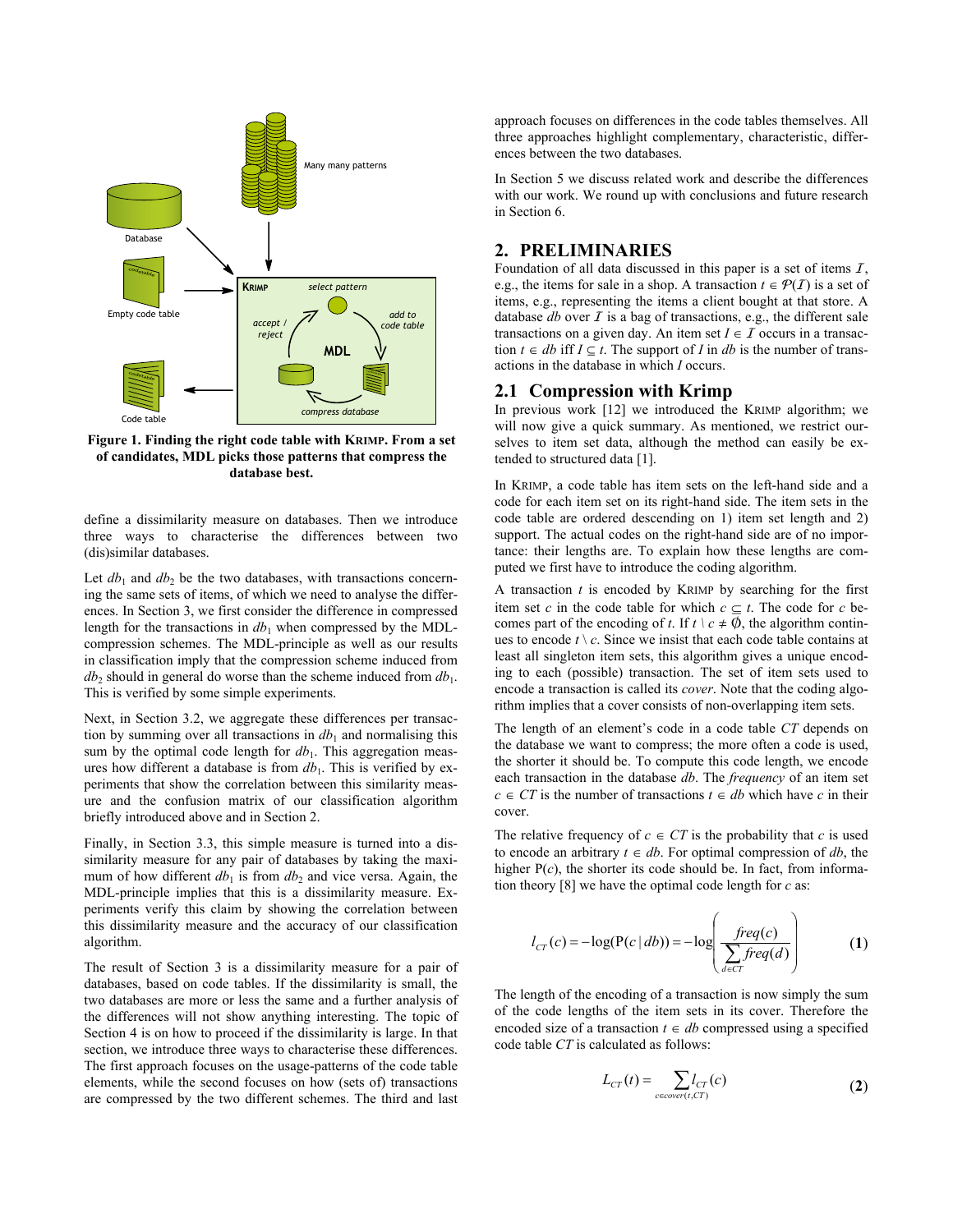

Figure 2. Heart; encoded transaction lengths for all transactions belonging to one class (DB<sub>10</sub>), encoded with the code tables constructed for each of the three classes (left to right:  $CT_{10}$ ,  $CT_{22}$ ,  $CT_{26}$ ).

The size of the encoded database is the sum of the sizes of the encoded transactions, but can also be computed from the frequencies of each of the elements in the code table:

$$
L_{CT}(db) = \sum_{t \in db} L_{CT}(t) = -\sum_{c \in CT} freq(c) \cdot \log \left( \frac freq(c)}{\sum_{d \in CT} freq(d)} \right) \tag{3}
$$

#### **2.2 Finding the Right Code Table**

Now that the database compression scheme is defined, we can describe the actual algorithm that finds the optimal code table using MDL. For this, we need to take into account both the compressed database size and the size of the code table – otherwise the code table could grow larger than the original database!

For the size of the code table, we only count those item sets that have a non-zero frequency. The size of the right-hand side column is obvious; it is simply the sum of all the different code lengths. For the size of the left-hand side column, note that the simplest valid code table consists only of the singleton item sets. This is the *standard encoding* (*st*) which we use to compute the size of the item sets in the left-hand side column. Hence, the size of the code table is given by:

$$
L(CT) = \sum_{c \in CT: freq(c) \neq 0} l_{st}(c) + l_{CT}(c)
$$
\n(4)

In [12] we defined the optimal set of (frequent) item sets as that one whose associated code table minimizes the total compressed size:

$$
L(CT) + L_{CT}(db) \tag{5}
$$

The algorithm starts with a valid code table (generally only the collection of singletons) and a sorted list of candidates. These candidates are assumed to be sorted descending on 1) support and 2) item set length. Each candidate item set is considered by inserting it at the right position in *CT* and calculating the new total compressed size. A candidate is only kept in the code table iff the resulting total size is smaller than it was before adding the candidate.

Moreover, each existing code table element is considered for pruning when a new candidate has been added: when deleting an existing element does not reduce the compressed size it is put back, otherwise it is permanently pruned. The process of constructing code tables is illustrated in Figure 1. For more details, please see [12].

# **2.3 Classification**

In [10] we tested the quality of our code tables as data distribution approximations using classification. Next to the compression ratios, this provided a second measure of how well the code tables describe the data.

The intuition behind the classifier is straightforward and implied by MDL. Suppose two databases  $db_1$  and  $db_2$ , from which their respective code tables  $CT_1$  and  $CT_2$  are induced with KRIMP. If  $CT_1$  gives a shorter encoding for an unseen transaction *t* than  $CT_2$ , the probability that  $t$  origins from the distribution of  $db_1$  is larger than that it comes from  $db_2$ . This intuition can be written down as:

$$
l_{CT_1}(t) < l_{CT_2}(t) \to P(t | db_1) > P(t | db_2)
$$
 (6)

So, the Bayes optimal choice is to assign an unseen transaction to that code table that leads to the shortest code length.

The construction of the KRIMP classifier works as follows:

- 1. Split the training database according to class,
- 2. Remove the item(s) indicating class from each transaction,
- 3. Apply KRIMP to each of the databases. This yields a code table  $CT_i$  for each class  $C_i$ .

Then, to classify an unseen transaction *t*:

- 1. Compute  $l_{CT_i}(t)$  for all classes  $C_i$ ,
- 2. Assign *t* to the class that minimizes  $l_{CT_i}(t)$ .

Note that we have to do a Laplace correction on each  $CT_i$  to make sure each possible transaction can be covered by each code table. We showed that classification accuracies obtained with this classifier are on par with those obtained by the best known classifiers. We therefore concluded that KRIMP picks those item sets that together describe the data. See [10] for more detail.

For the sake of readability, we will use some notational shortcuts in the sections that follow:

$$
CT_i(db_j) = L_{CT_i}(db_j)
$$
  
\n
$$
CT_i(t) = L_{CT_i}(t)
$$
\n(7)

During the classification experiments, we made some interesting observations in the distributions of the code lengths (not shown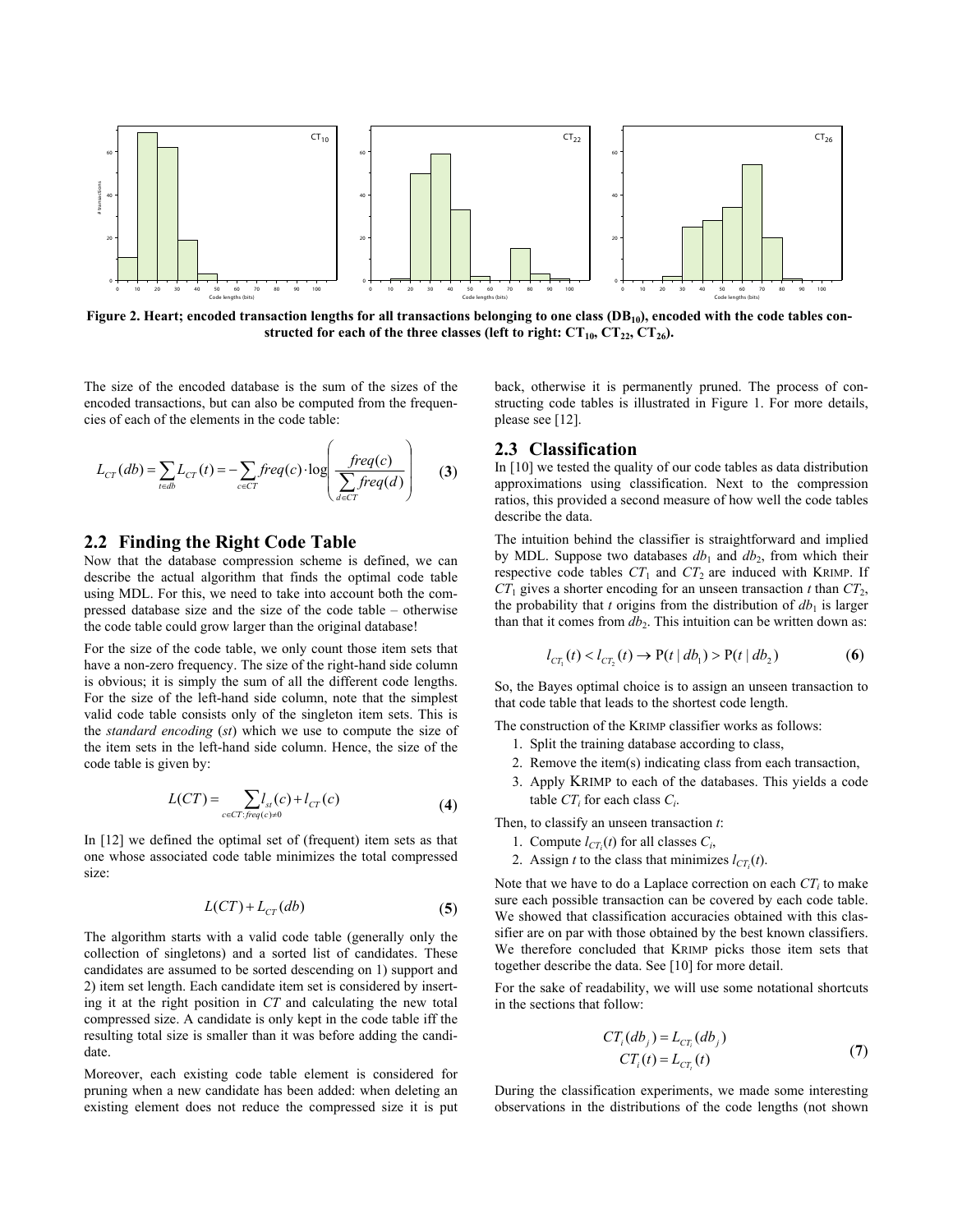

Figure 3. Wine; code length difference histograms for transactions in DB<sub>9</sub>: encoded length differences between CT<sub>14</sub> and CT<sub>9</sub> (left) and between CT<sub>22</sub> and CT<sub>9</sub> (right).

previously). Figure 2 shows the encoded lengths for transactions of a single class, encoded by code tables constructed for each of the three classes. Not only gives the code table constructed for these transactions shorter encodings, the standard deviation is also much smaller (compare the histogram on the left to the other two). This means that a better fit of the code table to the distribution of the compressed data results in a smaller standard deviation.

## **2.4 Experimental Setup**

Although a lot of time series data is being gathered for analysis, no good benchmark datasets with this type of data currently exist. We therefore decided to use a selection from the UCI repository [3], which has been commonly used for emerging patterns [5] and related topics before.

As these are all datasets containing multiple classes, we look at the differences between classes. Hence, we split each dataset on classlabel *C* and remove this label from each transaction, resulting in a database *DBi* per class *Ci*. A code table induced from *DBi* using KRIMP is written as *CTi*.

For many steps in Sections 3 and 4, we show results obtained with the datasets Heart and Wine because of their properties: they are interesting because they consist of more than 2 classes, but don't have too many classes. Please note this selection is only for purpose of presentation; results we obtained with other (larger) datasets are similar. In fact, KRIMP is better at approximating data distributions of larger databases, providing even more reliable results.

Characteristics of all datasets used are summarized in Table 8, together with the minimum support levels we use for mining the frequent item sets that function as candidates for KRIMP. All experiments in this paper are done with all frequent item sets.

# **3. DATABASE DISSIMILARITY**

In this Section, we introduce a dissimilarity measure for transaction databases. This measure indicates whether or not it is worthwhile to analyse the differences between two such databases. If the dissimilarity is low, the differences between the two databases are small. If the measure is high, it is worthwhile to investigate the differences.

Rather than defining the similarity measure upfront followed by a discussion and illustration of its properties, we "develop" the measure in a few steps as that allows us to discuss the intuition that underlies the definition far easier.

# **3.1 Differences in Code Lengths**

The MDL principle implies that the optimal compressor induced from a database  $db_1$  will generally provide shorter encodings for its transactions than the optimal compressor induced from another database  $db_2$ . Our earlier experiments on classification verify that this is also true for the code table compressors KRIMP discovers heuristically; see Section 2.

More in particular, denote by *MDLi* the optimal compressor induced from database  $db_i$  and let *t* be a transaction in  $db_1$ . Then, the MDL principle implies that:

$$
| MDL_1(t) - MDL_2(t) | \qquad (8)
$$

- is small if *t* is equally likely generated by the underlying distributions of  $db_1$  and  $db_2$ .
- is large if  $t$  is more likely generated by the distribution underlying one database than that it is generated by the distribution underlying the other.

In fact the MDL principle implies that if the code length differences are large (the second case), then on average the smallest code length will be  $MDL_1(t)$ .

Our classification results suggest that something similar should hold for the code table compressors discovered by KRIMP. In other words, we expect that

$$
CT_2(t) - CT_1(t) \tag{9}
$$

measures how characteristic  $t$  is for  $db_1$ . That is, we expect that this difference is most often positive and large for those transactions that are characteristic for *db*1.

In Figures 3 and 4 code length differences are shown for two datasets, respectively for transactions of the Wine<sub>9</sub> and Heart<sub>10</sub> databases. As we expected, virtually all code length differences are positive. This means that in practice the native code table does indeed provide the shortest encoding.

In the case of the Wine $_9$  database depicted in Figure 3, we see a whopping average difference of 45 bits per transaction. The shapes of the two histograms also show a nice clustering of the differences between the encoded lengths. No negative differences occur, each single transaction is compressed better by its native code table. This confirms that MDL creates code tables that are truly specific for the data.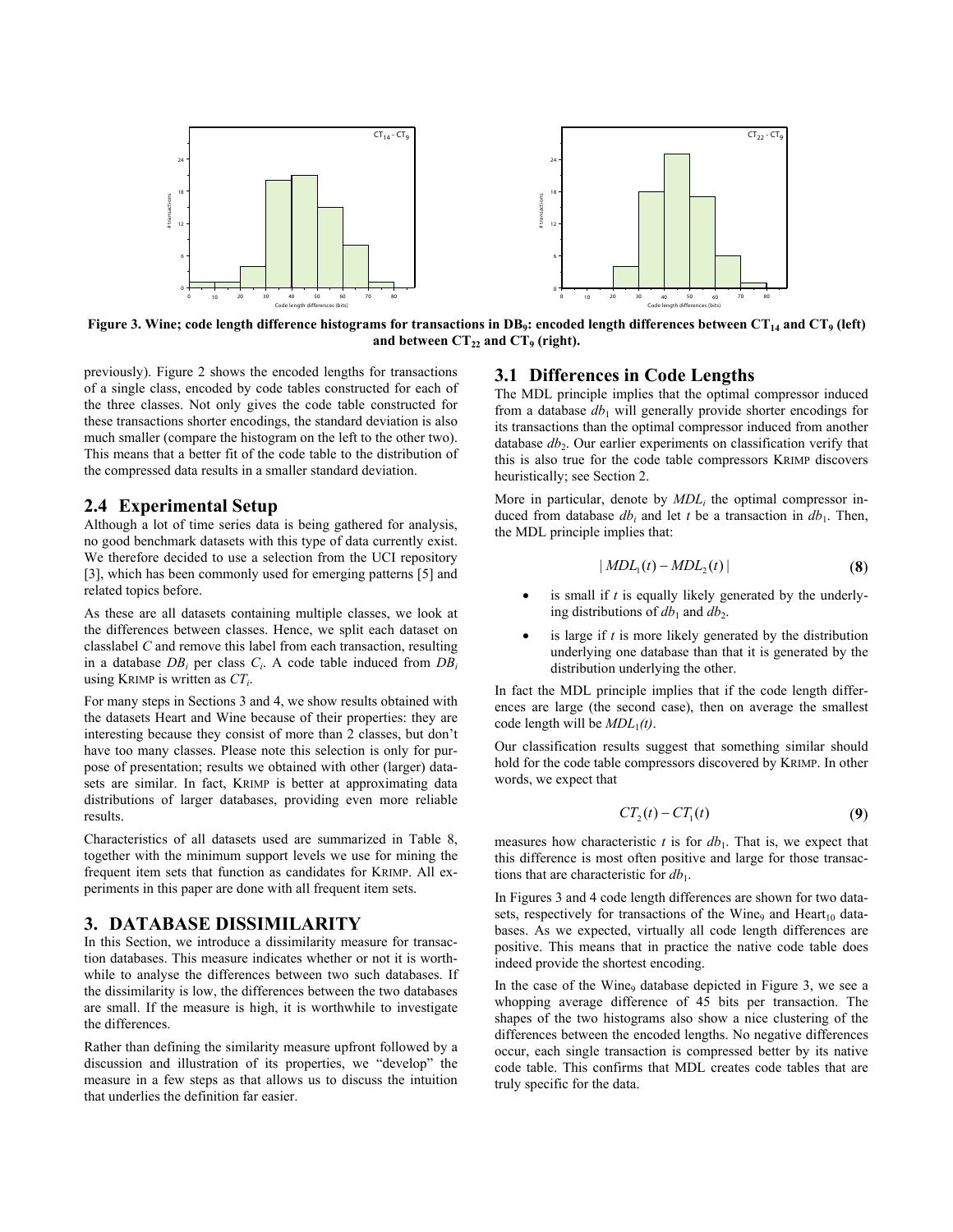

Figure 4. Heart; code length difference histograms for transactions in  $DB_{10}$ : encoded length differences between  $CT_{22}$  and  $CT_{10}$ (left) and between  $CT_{26}$  and  $CT_{10}$  (right).

We see the same general effect with  $Heart<sub>10</sub>$  in Figure 4, as again the peaks of the distribution lay within safe distance from the origin. From the histograms there is little doubt that code tables  $CT_{22}$  and  $CT_{26}$  are encoding data from a different distribution than they've been induced from. More importantly, comparing these diagrams unambiguously shows that it is possible to use the differences in encoded lengths to measure the amount of change between data. For example, as the differences on the left histogram are clearly smaller than in the situation on the right, this seems to imply that Heart classes 10 and 22 are more alike than classes 10 and 26. How to investigate this hypothesis further will be discussed in the next Section. First we continue the development of our dissimilarity measure.

#### **3.2 Aggregating Code Length Differences**

In the previous subsection we have seen that the histograms of code length differences give good insight in the differences between two databases. The next logical step towards the definition of a dissimilarity measure is to aggregate these differences over the database. That is, to sum the individual code length differences over the complete database.

Straightforward aggregation, however, might give misleading results for two reasons:

- code length differences can be negative, so even if  $db_1$ and  $db_2$  are rather different, the aggregated total might be small.
- if  $db_1$  is a large database, the aggregated total might be large even if  $db_2$  is very similar to  $db_1$ .

As already mentioned in the previous subsection, the MDL principle implies that for the MDL-optimal compressors *MDL*1 and  $MDL<sub>2</sub>$ , the expected average value of  $MDL<sub>2</sub>(t) - MDL<sub>1</sub>(t)$  is positive. In other words, negative code length differences will be relatively rare and won't unduly influence the aggregated sum.

Our results in classification and, more importantly, the results of the previous subsection indicate that the same observation holds for the code table compressors  $CT_1$  and  $CT_2$  induced by KRIMP. Clearly, only experiments can verify this claim.

The second problem indicated above is, however, already a problem for the MDL-optimal compressors  $MDL_1$  and  $MDL_2$ . For, the expected value of the sum of the code length differences is simply the number of transactions times the expected average code length difference. Since the latter number is positive according to the MDL principle, the expected value of the sum depends linearly on the number of transactions on the database.

Clearly, the "native" encoded size of the database,  $CT_1(db_1)$ , also depends on the size of the database. Therefore, we choose to counterbalance this problem by dividing the sum of code length differences by this size. Doing this, we end up with the Aggregated Code Length Difference:

$$
ACLD(db_1, CT_2) = \frac{CT_2(db_1) - CT_1(db_1)}{CT_1(db_1)}
$$
(10)

Note that ACLD is an *asymmetric* measure: it measures how different  $db_2$  is from  $db_1$ , not vice versa! While one would expect both to be in the same ballpark, this is by no means given. The asymmetry is further addressed in the next subsection. To clearly indicate the asymmetry, the parameters are asymmetric: the first parameter is a database, while the second is a code table.

Given this definition, we can now verify experimentally whether it works or not. That is, do greater dissimilarities imply larger differences and vice versa?

**Table 1. Heart: aggregated code length differences for each database/code table combination.** 

|              | <b>DB</b> 10 | <b>DB 22</b> | <b>DB</b> 26 | <b>DB 27</b> | <b>DB</b> 36 |
|--------------|--------------|--------------|--------------|--------------|--------------|
| <b>CT 10</b> | 0.00         | 0.36         | 0.71         | 0.88         | 1.58         |
| CT 22        | 0.85         | 0.00         | 0.60         | 0.65         | 1.03         |
| CT 26        | 1.65         | 0.78         | 0.00         | 0.60         | 1.25         |
| CT 27        | 1.85         | 0.65         | 0.61         | 0.00         | 1.09         |
| CT 36        | 2.18         | $\pm 07$     | 0.72         | 0.87         | 0.00         |

In Table 1 we read the aggregated code length differences for all possible combinations of code tables and class databases for the Heart dataset. It is immediately clear there are distinct differences between the class distributions, as measurements of 1.00 imply code lengths averaging twice as long as that of the actual class. We also notice that while the data distributions of databases 10 and 36 are quite distinct, the lower measurements between the other three classes indicate that their distributions are more alike.

**Table 2. Wine: aggregated code length differences for each database/code table combination.** 

|                 | DB <sub>9</sub> | <b>DB</b> 14 | <b>DB</b> 22 |
|-----------------|-----------------|--------------|--------------|
| CT <sub>9</sub> | 0.00            | 1.27         | 1.32         |
| <b>CT 14</b>    | l.13            | 0.00         | 1.73         |
| CT 22           | 14              | 1.68         | 0.00         |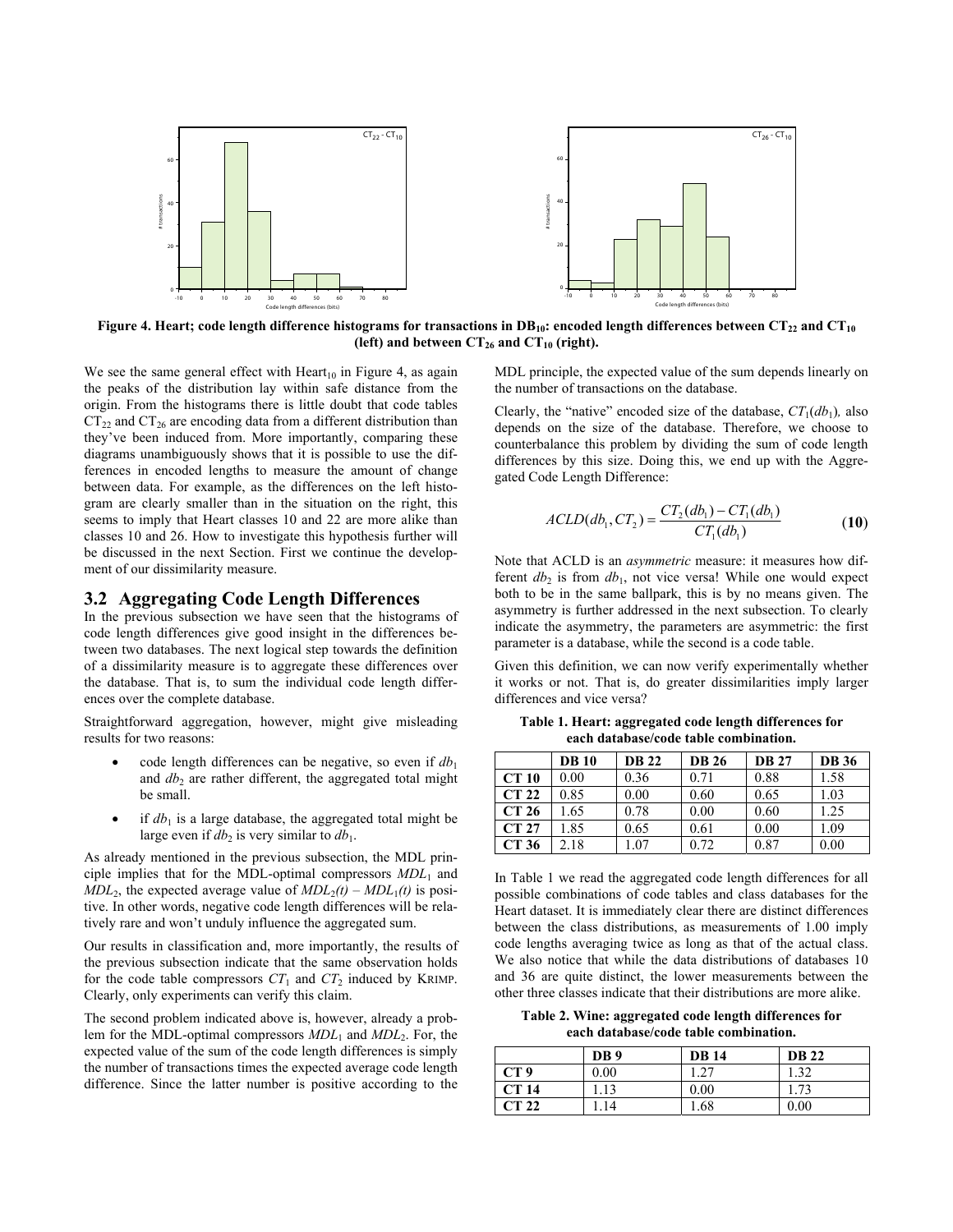For the Wine database the class distributions are even more adrift than those in the Heart database, for all cross-compressions result in encodings more than twice as long as the native ones. This is completely in line with what we've seen before in Figure 3, in which we showed there is no uncertainty in keeping transactions of the Wine databases apart based on encoded lengths.

If this technique truly quantifies the likeliness of the distributions belonging to some data, intuition tells us there has to be a close relation with the classification quality based on encoded transaction lengths. We can easily check this by comparing the aggregated code length differences with the confusion matrices for these databases. We therefore ran 10-fold cross validated classification experiments for these databases, as we did for previous work [10].

**Table 3. Heart: classification confusion matrix.** 

| <b>Classified</b> | <b>Class</b> | <b>Class</b> | <b>Class</b> | <b>Class</b> | <b>Class</b> |
|-------------------|--------------|--------------|--------------|--------------|--------------|
| as:               | 10           | 22           | 26           | 27           | 36           |
| 10                | 137          | 24           |              |              |              |
| 22                | 12           |              |              |              |              |
| 26                |              |              |              |              |              |
| 27                |              |              |              |              |              |
| 36                |              |              |              |              |              |

The confusion matrix for the Heart database, in Table 3, clearly shows the intuition to be correct, as the number of misclassified instances drops completely according to ACLD. While 24 transactions of class 22 are misclassified as belonging to class 10, we see in Table 1 that these two classes are measured as rather similar. In fact, if we sort the measurements in Table 1 per class, we find the same order as when we sort Table 3 on the number of misclassifications. The measured difference thus directly relates to the ability to distinguish classes.

| <b>Classified</b> | <b>Class</b> | <b>Class</b> |  |
|-------------------|--------------|--------------|--|
| as:               |              |              |  |
|                   |              |              |  |
|                   |              |              |  |
|                   |              |              |  |

**Table 4. Wine: classification confusion matrix.** 

In Table 4 we see the same pattern with the Wine database as with the Heart database before: the lowest dissimilarities relate to the most misclassifications. We also observe that while analysis of individual code length differences, like Figure 3, suggests there should be no confusion in classification, a number of transactions are misclassified. These can be tracked back as being artefacts of the 10-fold cross validation on a small database.

#### **3.3 The Database Dissimilarity Measure**

The experiments presented above verified that the aggregated differences of database encodings provide a reliable means to measure the similarity of one database to another. To make it into a true dissimilarity measure, we would like it to be symmetric. Since the measure should indicate whether or not we should investigate the differences between two databases, we do this by taking the maximum value of two Aggregated Code Length Differences:

$$
\max\{ACLD(db_a, CT_b), ACLD(db_b, CT_a)\}\tag{11}
$$

This can easily be rewritten in terms of compressed database sizes, without using the *ACLD* function.

*Definition 1: for all databases x and y, define the code table dissimilarity measure DS between x and y as:* 

$$
DS(x, y) = \max \left\{ \frac{CT_{y}(x) - CT_{x}(x)}{CT_{x}(x)}, \frac{CT_{x}(y) - CT_{y}(y)}{CT_{y}(y)} \right\}
$$
(12)

The databases are deemed very similar (possibly identical) iff the score is 0, higher scores indicate higher levels of dissimilarity. Although at first glance this method comes close to being a distance metric for databases, this is not entirely the case. A distance metric D must be a function with nonnegative real values defined on the Cartesian product  $X \times X$  of a set X. Furthermore, it must obey the following requirements for every  $x, y, z \in X$ :

1)  $D(x,y) = 0$  iff  $x = y$  (identity) 2)  $D(x,y) = D(y,z)$  (symmetry) 3)  $D(x,y) + D(y,z) \ge D(x,z)$  (triangle inequality)

For the MDL optimal compressors, we can prove that DS will be positive. For our code table compressors, we can not. However, the experiments in the previous two subsections as well as those in this one indicate that DS is unlikely to be negative. As we can not even guarantee that DS is always positive, we can certainly not prove the identity axiom. The second axiom, the symmetry axiom holds, of course, by definition. For the triangle inequality axiom we have again no proof. However, in the experiments reported on this subsection the axioms hold. In other words, for all practical purposes our measure acts as a distance measure. However, to clearly indicate that our measure is not a proven distance metric we call it a dissimilarity measure.

The dissimilarity measurements for the Heart, Nursery and Wine database are given in respectively Tables 5, 6 and 7. One of the most striking observations is that many of the measurements are greater than 1.0, meaning that the cross-compressed databases are more than twice as large as the natively-compressed databases. The differences between the Nursery<sub>16</sub> and Nursery<sub>31</sub> datasets are so huge that a dissimilarity measurement of 10.12 is the result: a staggering difference of a factor 11 of the average encoded length of a transaction.

**Table 5. Heart: dissimilarity.** 

|              | <b>DB</b> 10 | <b>DB 22</b> | <b>DB</b> 26 | <b>DB</b> 27 |
|--------------|--------------|--------------|--------------|--------------|
| <b>DB 22</b> | 0.85         |              |              |              |
| <b>DB</b> 26 | 1.65         | 0.78         |              |              |
| <b>DB</b> 27 | l.85         | 0.65         | 0.61         |              |
| <b>DB</b> 36 | 2.18         | l.07         | .25          | - 09         |

**Table 6. Nursery: dissimilarity.** 

|              | DB <sub>2</sub> | <b>DB</b> 15 | <b>DB</b> 16 | <b>DB</b> 30 |
|--------------|-----------------|--------------|--------------|--------------|
| <b>DB</b> 15 | 2.62            |              |              |              |
| <b>DB</b> 16 | 2.83            | 2.04         |              |              |
| <b>DB</b> 30 | 3.10            | 1.91         | 4.05         |              |
| <b>DB</b> 31 | 7.38            | 1.26         | 10.12        | -54          |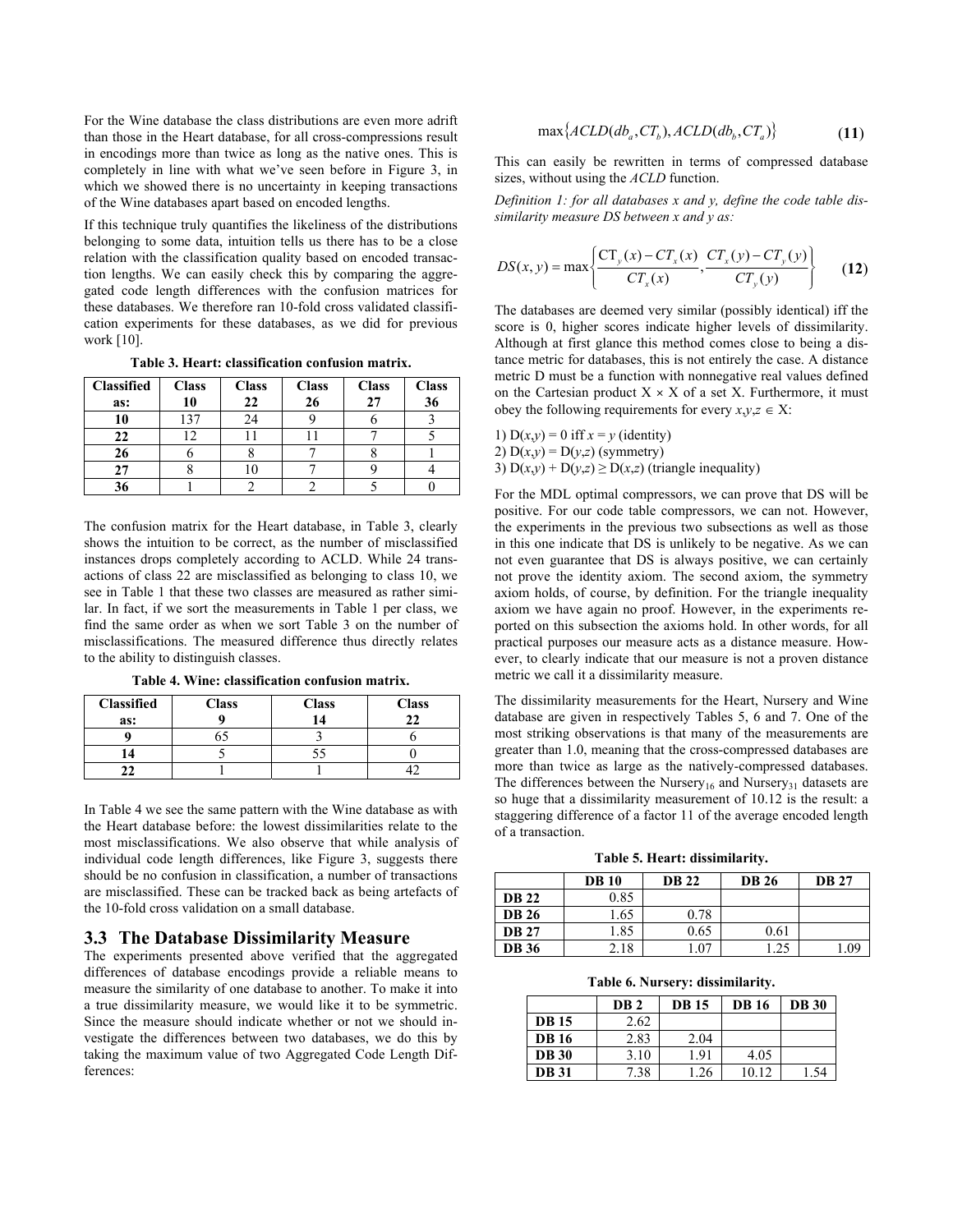**Table 7. Wine: dissimilarity.** 

|              | DB 9 | DB 14 |
|--------------|------|-------|
| <b>DB</b> 14 | ・つつ  |       |
| <b>DB 22</b> | - 32 | I 74  |

In Table 8 a summary of datasets, their characteristics and dissimilarity results is given. For each dataset, the lowest and the highest observed dissimilarity is listed. A full results overview would obviously require too much space; datasets with many classes have squared as many database pairs of which the dissimilarity can be measured.

Overall, we see that the dissimilarities between the classes of the UCI datasets vary quite a bit. Some datasets seem to have very little difference between classes (Connect-4, Adult, TicTacToe), others contain rather large dissimilarity (Mushroom, Iris, Led7).

Another interesting comparison is between the dissimilarities and the classification results also reported in that table, taken from [10]. There is a clear correlation between the two. The larger the dissimilarity, the better the classification results. This pattern is less clear for datasets containing small classes, which is caused by the fact that MDL doesn't work well for small data sets.

This observation is interesting because classification errors are made on individual transactions, whereas DS is an aggregated measure. In other words, the observation verifies that this aggregated measure reflects what happens at the level of individual transactions. This is exactly the property our dissimilarity measure should hold.

# **4. CHARACTERISING DIFFERENCES**

The first benefit of our dissimilarity measure is that it quantifies the difference between databases, the second advantage is the ability to characterise those differences.

There are three methods available for difference analysis, which zoom in to separate levels of difference between the distributions. First, we can compare the code table covers of the databases. This directly informs us which patterns that are important in one database are either over or under-expressed in another database. The second approach is to zoom in on how specific transactions are covered by the different code tables. This reveals in detail where differences are identified by the code tables. Thirdly, we can extract knowledge about the specific differences and similarities between the distributions from the code tables.

## **4.1 Comparing database covers**

The most straightforward, but rather informative method for difference analysis is the direct comparison of database covers. Such evaluation immediately identifies which patterns are over and under-expressed, showing us the characteristics of the differences in structure between the two databases.

To run this analysis, we first use KRIMP to obtain a code table for database  $db_2$  and use it to cover database  $db_1$ . Because the item sets and their frequencies in the code table capture the data distribution of database  $db_2$ , the frequencies found by covering database  $db_1$  are expected to be different if the two databases are different. Identification of these differences is done by finding those patterns in the code table that have a large shift in frequency between the two database covers. The same process can be applied vice versa for even better insight of the differences.

If the distribution is really different, we would expect to see a dramatic increase in use of the singletons caused by a decrease in use of the larger, more specific, sets. Slighter differences will lead to more specific shifts in patterns usage, with less of a shift towards singleton usage.

An example visualisation can be seen in Figure 5. A code table for Wine DB<sub>9</sub> has been constructed and used to cover all three databases. A quick glance shows that our hypothesis on the use of singletons is correct:  $DB_9$  is covered by quite some sets of 2 or more items, but both  $DB_{14}$  and  $DB_{22}$  are covered largely by singletons.

Of special interest is the contrast in peaks between the plots, indicating (strong) shifts in pattern usage. A rather strong difference

|                |          |                |         |                    | . .     |         |
|----------------|----------|----------------|---------|--------------------|---------|---------|
| <b>Dataset</b> |          | <b>KRIMP</b>   |         | Dissimilarity (DS) |         |         |
| Name           | # $rows$ | # classes      | Min sup | Accuracy (%)       | Minimum | Maximum |
| Adult          | 48842    | $\overline{2}$ | 20      | 84.6               | 0.60    | 0.60    |
| Chess (kr-k)   | 28056    | 18             | 10      | 58.0               | 0.29    | 2.69    |
| Connect-4      | 67557    | 3              | 50      | 69.9               | 0.18    | 0.28    |
| Heart          | 303      | 5              |         | 52.5               | 0.61    | 2.18    |
| Iris           | 150      | 3              |         | 96.0               | 2.06    | 13.00   |
| Led7           | 3200     | 10             |         | 75.3               | 1.27    | 11.29   |
| LetterRecog    | 20000    | 26             | 50      | 68.1               | 0.43    | 2.83    |
| Mushroom       | 8124     | $\overline{2}$ | 50      | 100                | 8.24    | 8.24    |
| Nursery        | 12960    | 5              |         | 92.4               | 1.26    | 10.12   |
| PenDigits      | 10992    | 10             | 20      | 88.6               | 1.33    | 4.43    |
| TicTacToe      | 958      | $\overline{2}$ |         | 87.1               | 0.62    | 0.62    |
| Wine           | 178      | 3              |         | 97.7               | 1.27    | 1.73    |

**Table 8. Database characteristics, candidate min sup and class dissimilarity measurements for a range of UCI datasets. As candidates, all frequent item sets were used up to the given minimum support level.**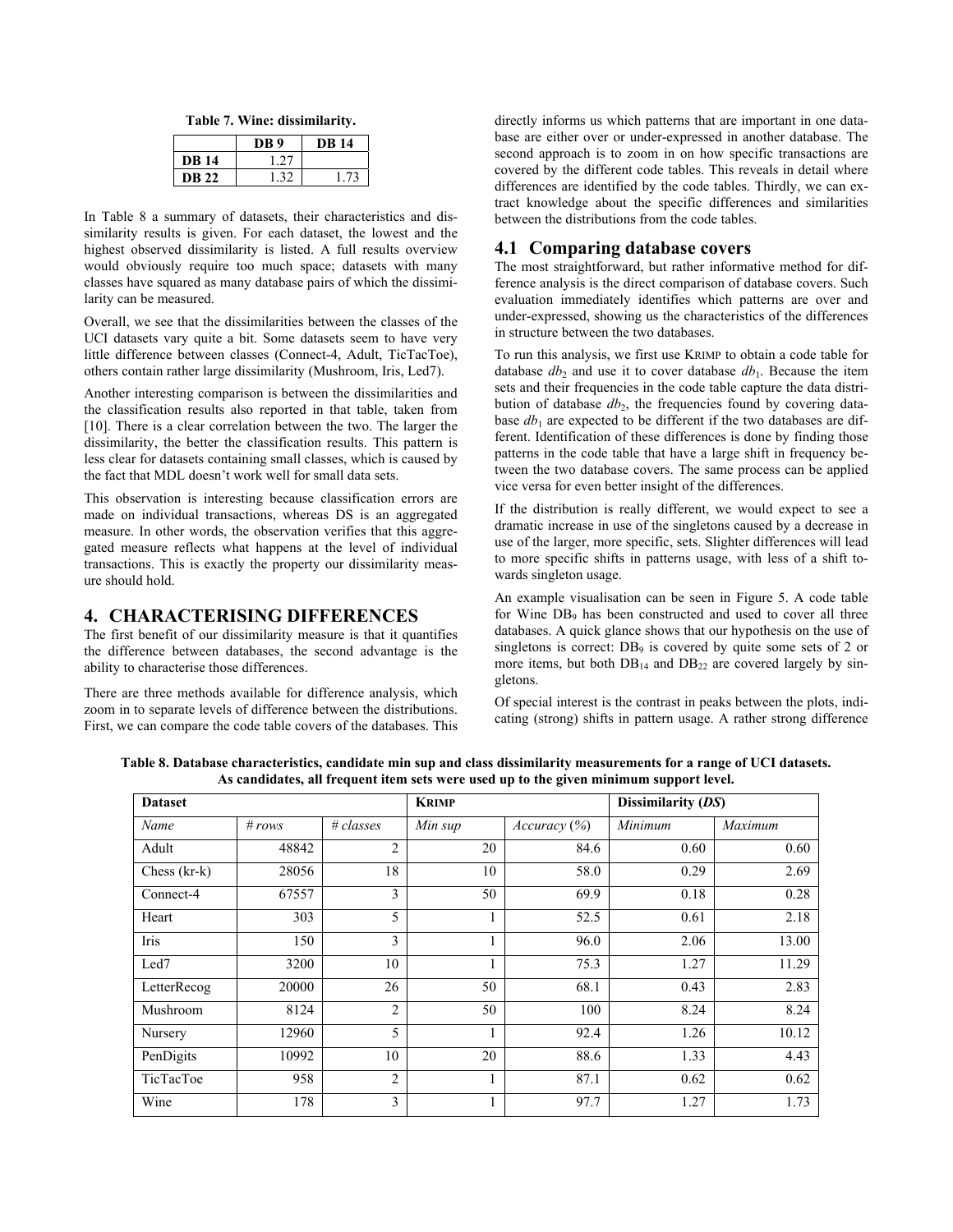

**Figure 5. Comparing database covers. Each database of Wine has been covered by code table CT9. Visualised is the absolute frequency for each of the code table elements.** 

in pattern usage is visible for the lower indexes in the code table, corresponding to the longest, most specific, patterns. However, in this figure the high peaks are also indicative; we marked the peaks of an interesting case A1 and A2. These peaks are at exactly the same code table element, meaning that this pattern is used quite often in the covers of both  $DB_9$  and  $DB_{14}$ . Note that it is not used at all in the cover of  $DB_{22}$ ; hence this pattern could really give us a clue as to what differentiates  $DB_9$  and  $DB_{14}$  from  $DB_{22}$ . Another interesting peak is the one indicated with B: although it is also applied in the other covers, this pattern is clearly used much more often to cover DB<sub>22</sub>.

#### **4.2 Comparing transaction covers**

A second approach for difference characterisation zooms in on individual database rows, and is thus especially useful when you are interested in specific transactions: why does a certain transaction belong to one database and not to another? Again, we use our code tables to inspect this.

Suppose we have two databases and their respective code tables. After computing the individual code length differences (as described in Section 3.1), it is easy to pick out those transactions that fit well in one database and not in another. After selecting a transaction, we can cover it with both code tables separately and visualise which patterns are used for this. In general, it will be covered by longer and more frequent patterns if it belongs to a certain distribution than if it does not. Manual inspection of the individual transact tion covers can reveal valuable knowledge.

As an example, have a look at another Wine example in Figure 6. The encodings by  $CT_9$  and  $CT_{22}$  of two sets from  $DB_{22}$  are shown. Left and right show the same transactions, but they are covered by different item sets (depicted by the rounded boxes). The item sets are linked to their codes with the dashed lines. The width of each black or white code represents the length of that particular code; together the sum of these widths makes up the total length of the encoded transaction.

Looking at the upper transaction, we observe that both code tables cover the transaction with item sets of intermediate length. However,  $CT_{22}$  uses less and different patterns in its cover than  $CT_9$ . Moreover, the code lengths are obviously shorter, relating to high occurrence in the distribution from which  $CT_{22}$  was induced. For further inspection of how important such patterns are, we zoom in to the pattern level in the third approach.

The covers of the second transaction give an even larger contrast than the previous one. The native code table covers the transaction with few and large patterns, while the other one uses only singletons. We may therefore conclude this transaction fits very well in its native distribution and very bad in the other. This also shows in the lengths of the encodings. Both examples show again that more singletons are used in a cover when data doesn't belong to a distribution.

## **4.3 Comparing code tables**

The final third method for difference inspection focuses on the individual patterns in a data distribution. In order to pinpoint the differences in this respect, we have to directly compare the patterns in two code tables.

The weight and importance of patterns in the code tables cannot be compared naively, as for many of the patterns in a code table there does not have to be a direct equivalent in the other code table. However, the set of patterns in a code table can also be regarded as a database; in that fashion we can actually apply code tables to each other to find out what the alternative encoded length for each pattern is.

For each pattern in a code table we can compare its own encoded length to that of the alternative provided by the other code table, similarly to what we did for transactions in Section 3.1. Likewise, if the distributions are similar, we expect the encoded lengths to be comparable; even if the code tables use rather different patterns to encode it. In contrast, exactly those patterns for which the encoded lengths differ significantly mark the difference between the distributions.

We analysed the  $CT_{14}$  and  $CT_{22}$  code tables of the Wine dataset, and found further evidence for what puts these databases apart. The first peak in the topmost plot of Figure 5 corresponds to the pattern (0 16 19 20 24) from  $CT_{22}$ , which due to its high relative usage is encoded natively using only 1.4bits. From the same figure we already know this pattern is not used when covering the other databases; suggesting that perhaps neither this pattern, nor anything like it exists in the other code tables. Confirmation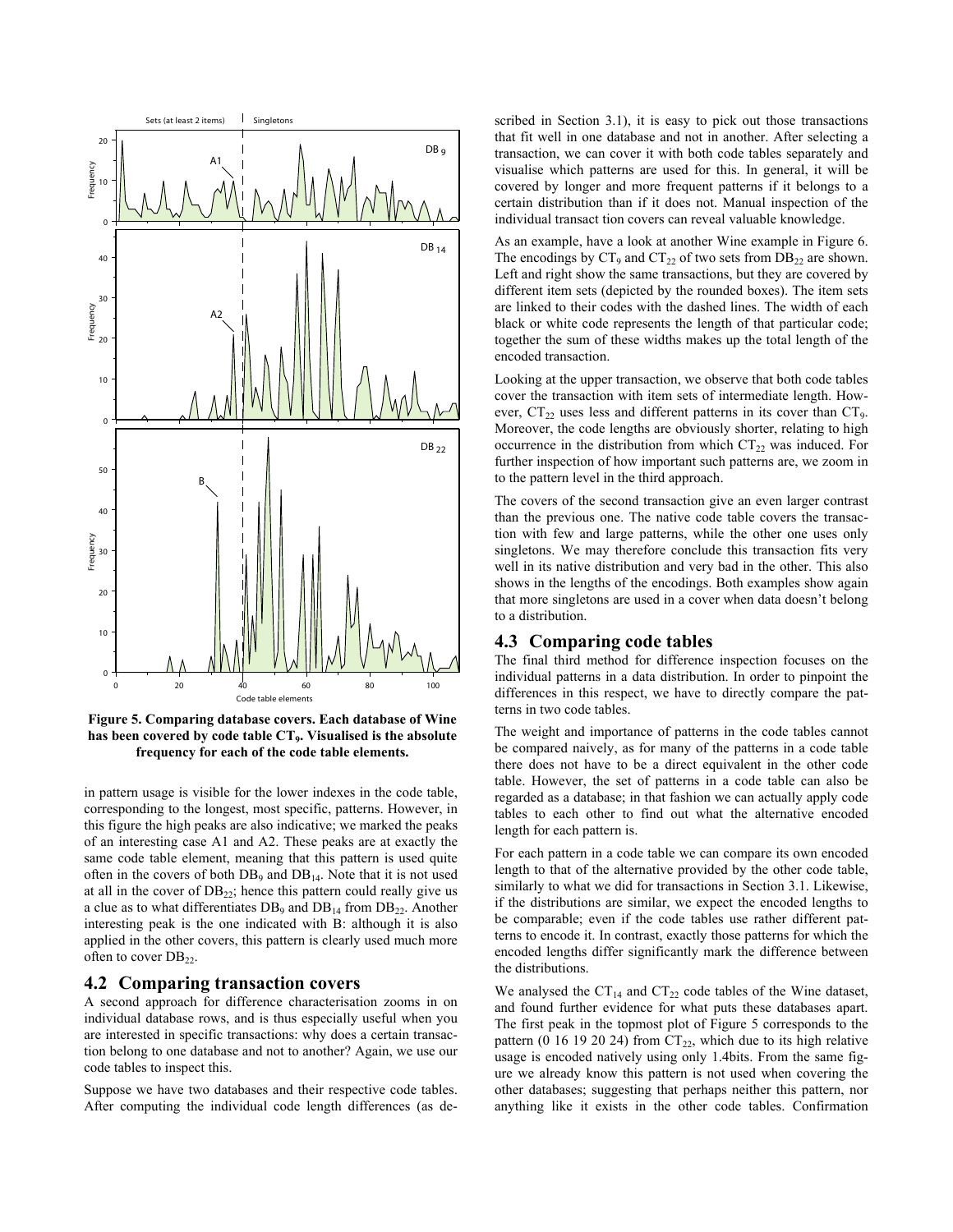

Figure 6. Wine; two transactions from  $DB_{22}$  encoded by  $CT_{22}$  (left) and  $CT_9$  (right). The rounded boxes visualise the item sets mak**ing up the cover of the transaction. Each of the item sets is linked to its code by the dashed line. The widths of the black and white encodings represent the actual computed code lengths.** 

comes from an encoded length of 12.6bits that  $CT_{14}$  assigns to this pattern; making it one of the patterns for which the encoded lengths differ most. As  $CT_{14}$  cannot use any of the more frequently occurring code table patterns, it has to resort to lowfrequency singleton encoding; arguably the least efficient method for encoding a pattern.

From the definition of the Wine database and analysis above we conclude that the main difference between the two classes lies in the combination of certain levels of malic acid (element 0) and a corresponding colour intensity (16). While  $CT_{22}$  has a number of patterns that give these short encodings,  $CT_{14}$  has virtually none: this pattern does not occur in this data distribution.

The above example evidently shows that the differences between the data distributions can be directly analysed, and that through comparison of the code table encodings key differences can be extracted. Similarities as well as the differences between distributions are pinpointed.

## **5. RELATED WORK**

Our dissimilarity measure DS is clearly related to the Normalized Information Distance (NID) and its compression-based instantiation NCD [11]. With the NCD, general compressors like gzip are used as Kolmogorov complexity approximators and as such compressed sizes are used to measure distance between strings. As a generic distance, the NID has been successfully applied in a plethora of clustering tasks including small snippet based language and evolutionary tree rebuilding [4]. An adaptation was developed that has some practical data mining applications, among which compression-based anomaly detection [9].

However, the aim of the NID is different from ours: compression is only used as a means to quantify differences, not to qualitatively find what these differences are. In contrast, this is the main goal of our line of research. This is illustrated by the results of both our earlier papers and this paper. By considering transactional databases instead of individual strings and building code tables that can be analysed, KRIMP provides a very natural way to gain insight in the differences between data distributions.

Our dissimilarity measure is also related to Emerging Patterns [5], although there are major differences. First of all, here we only consider patterns that are MDL-wise important with respect to the data distribution of a single database. The code table built allows to investigate other data sets (or transactions) from that particular database's perspective. This in contrast to Emerging Patterns, which are by definition identified as differences between pairs of databases, without regarding individual data distributions. Although we here focus on identifying differences, KRIMP also reveals similarities between databases; arguably equally important when inspecting two databases. Also, when a large number *n* of databases is to be compared, constructing *n* code tables is computationally less intensive than mining  $n^2$  sets of Emerging Patterns.

Secondly, Emerging Patterns are defined as patterns having a large difference in support (growth rate) between two databases. However, the frequencies used in our approach depend on the database cover, thus taking into account other patterns (and their order) in the code table. Through these dependencies, important changes in the structure of the data are enlarged and therefore easier to spot.

Thirdly, KRIMP only selects small numbers of patterns. This allows for manual inspection at all stages, from data distribution approximation to difference detection and characterisation. Emerging Patterns suffer from the same combinatory explosion problem as frequent patterns: in order to capture all differences, a low (zero) growth rate has to be used, resulting in obstructively many patterns. Shorter descriptions have been defined for EPs, for example using borders [6], but as these only give a shorter description for the same set of patterns, manual inspection remains impossible. The set of Emerging Patterns cannot straightforwardly be reduced by KRIMP. First, because it operates on individual databases, not on pairs. Second, to satisfy the MDL assumption, the candidate pattern set should enable the algorithm to grasp full data distributions, not just differences. This is guaranteed by the frequent pattern set, but not by a set solely consisting of EPs.